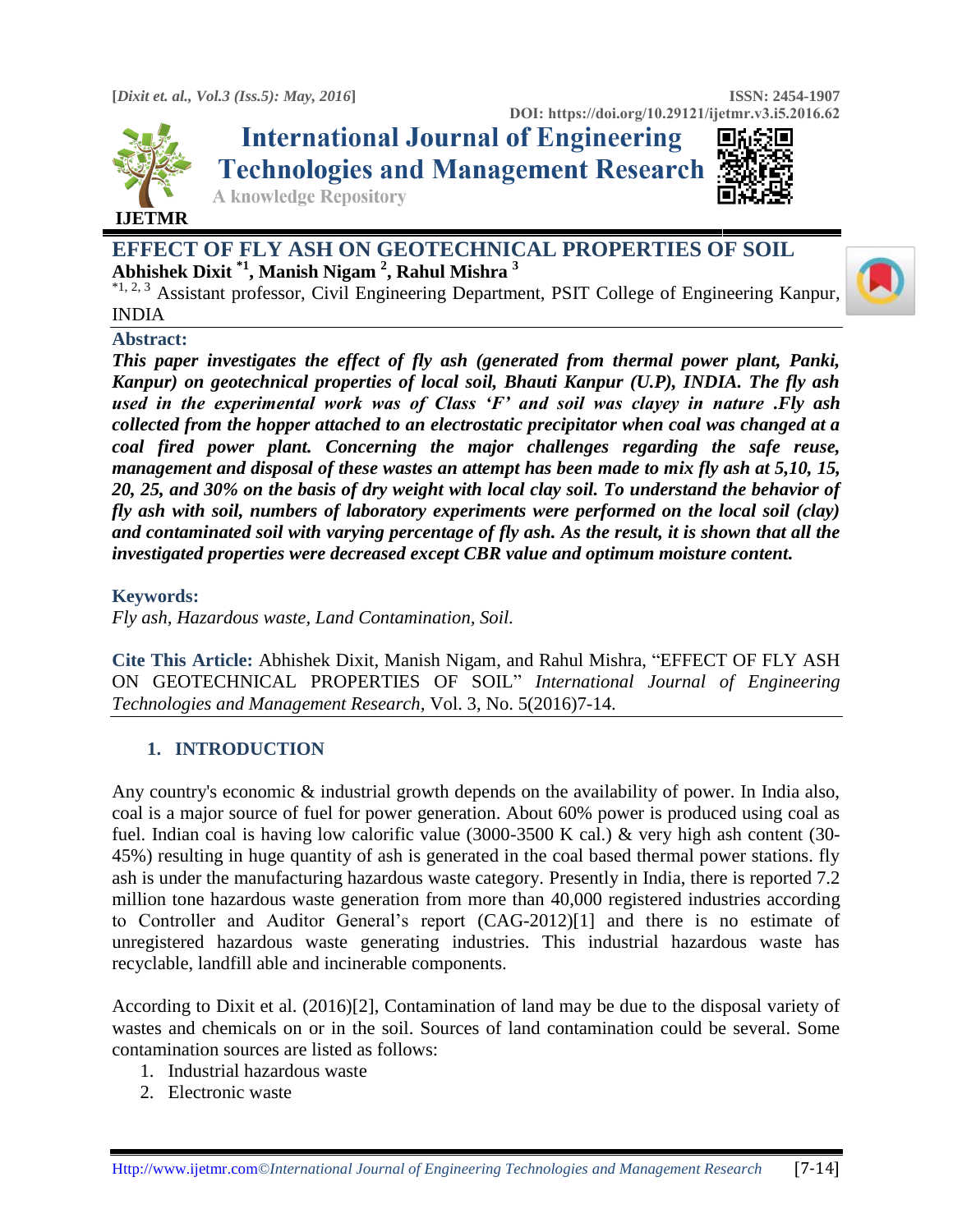- 3. Municipal waste
- 4. Disposal of coal ash
- 5. Construction and demolition waste
- 6. Agricultural practices
- 7. Accidental disasters and oil spills
- 8. Chemical and nuclear plant waste
- 9. Chemical waste due to dismantling of ships
- 10. Illegal importing hazardous waste
- 11. Oil refineries

The scope of this study is limited to fly ash waste generation and its effect on soil.

In India, During 2005-06 about 112 million tone of ash has been generated in 125 power stations and the ash production is expected to be about 72 million tone by 2012 and about 100 million tone by 2017[3].Any coal based thermal power station may have the following four kinds of ash:

- Fly Ash: This kind of ash is extracted from flue gases through Electrostatic Precipitator in dry form. This ash is fine material & possesses good pozzolanic property.
- Bottom Ash: This kind of ash is collected in the bottom of boiler furnace. It is comparatively coarse material and contains higher un burnt carbon. It possesses zero or little pozzolanic property.
- Pond Ash: When fly ash and bottom ash or both mixed together in any proportion with the large quantity of water to make it in slurry form and deposited in ponds wherein water gets drained away. The deposited ash is called as pond ash.
- Mound Ash: Fly ash and bottom ash or both mixed in any proportion and deposited in dry form in the shape of a mound is termed as mound ash. As per the Bureau of Indian Standard IS: 3812 (Part-1)[2] all these types of ash is termed as Pulverized Fuel Ash(PFA).
- The best way of disposing fly ash is to utilize it with some additives and converting it into a non-hazardous material and apply them in eco-friendly way. Fly ash have some good pozzolanic property and when it mix with the soil the water content present in the soil react with the fly ash and form a gel ,which act as good binder. so it is better way to utilize fly ash in soil stabilization. Erdal Cokca (2001)[5] Effect of Fly Ash on expansive soil was studied by Erdal Cokca(2001),his experimental findings confirmed that the plasticity index, activity and swelling potential of the samples decreased with increasing percept stabilizer and curing time and the optimum content of Fly Ash in decreasing the swell potential was found to be 20%. The changes in the physical properties and swelling potential is a result of additional silt size particles to some extent and due to chemical reactions that cause immediate flocculation of clay particles and the time dependent puzzolanic and selfhardening properties of Fly Ash.

Pandian et al. (2002)[6]. Studied the effect of two types of Fly Ashes Raichur Fly Ash (Class F) and Neyveli Fly Ash (Class C) on the CBR characteristics of the black cotton soil. The Fly Ash content was increased from 0 to 100%.The low CBR of BC soil is attributed to the inherent low strength, which is due to the dominance of clay fraction. The addition of Fly Ash to BC soil increases the CBR of the mix up to the first optimum level due to the frictional resistance from Fly Ash in addition to the cohesion from BC soil. Further addition of Fly Ash beyond the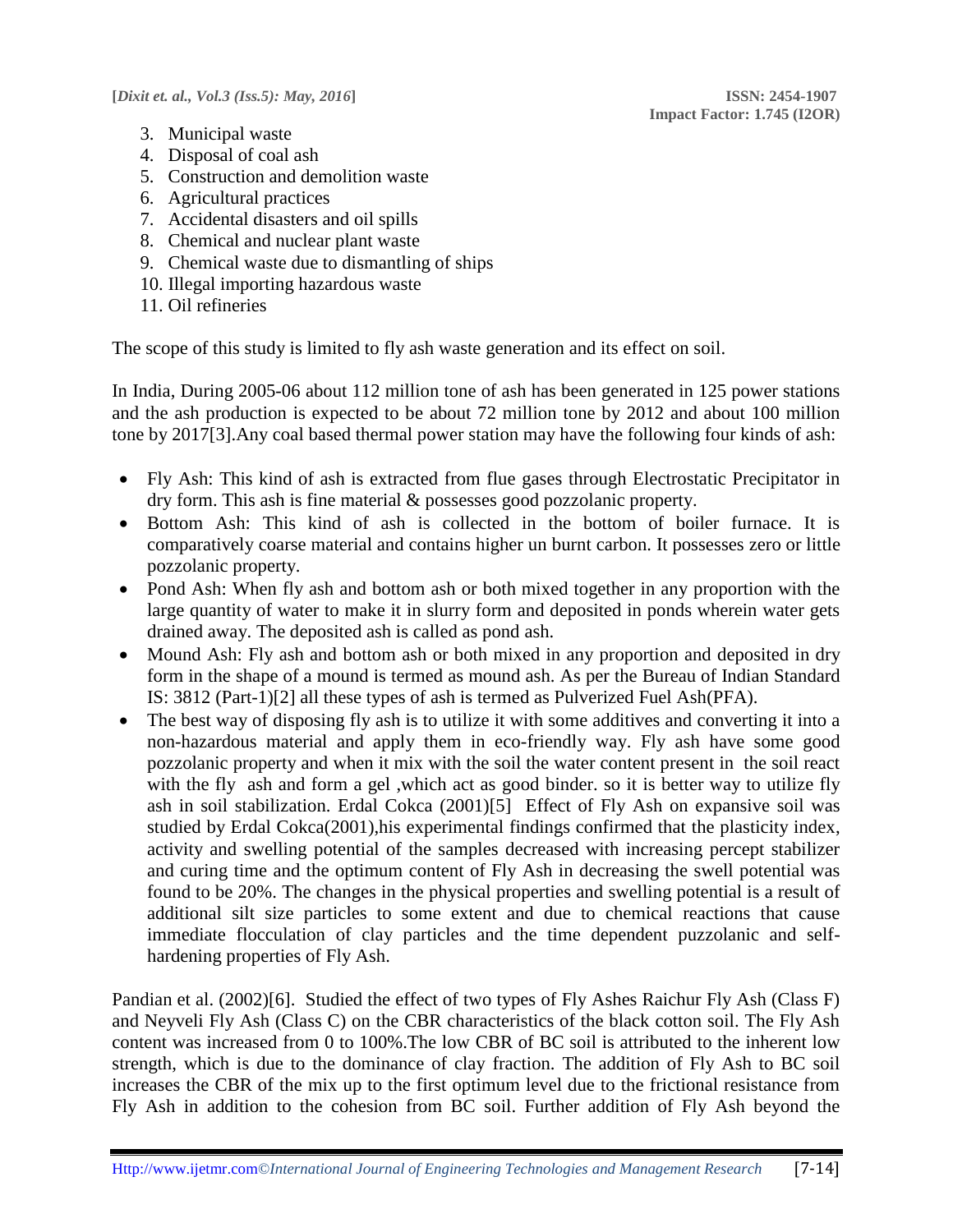**[***Dixit et. al., Vol.3 (Iss.5): May, 2016***] ISSN: 2454-1907**

optimum level causes a decrease up to 60% and then up to the second optimum level there is an increase. Thus the variation of CBR of Fly Ash-BC soil mixes can be attributed to the relative contribution of frictional or cohesive resistance from Fly Ash or BC soil, respectively.

The hydraulic conductivity of expansive soils mixed with Fly Ash decreases with an increase in Fly Ash content, due to the increase in maximum dry unit weight with an increase in Fly Ash content. When the Fly Ash content increases there is a decrease in the optimum moisture content and the maximum dry unit weight increases. The effect of Fly Ash is akin to the increased comp active effort. Hence the expansive soil is rendered more stable. The untrained shear strength of the expansive soil blended with Fly Ash increases with the increase in the ash content. Phanikumar and Sharma (2004)[7].

### **2. MATERIALS AND METHODS**

In this study the local clay soil and Indian class F fly ash are used to study the geotechnical properties. The locally available clay soil, Indian fly ash samples and soil-fly ash mixed samples containing fly ash of 5, 10, 15, 20, 25 and 30% on the basis of dry weight and total seven numbers of samples are used for present investigation. The fallowing laboratory test was carried out as per IS-2720[8].The test were carried out on both normal soil and soil fly ash mixed sample:

- 1. Atterbergs limits
- 2. Grain size analysis
- 3. Specific gravity
- 4. Proctor compaction
- 5. California bearing ratio test

## **3. RESULT AND DISCUSSION**

The experimental results of different geotechnical properties of soil with different percentage of contamination with fly ash were presented in Table 1.

*Table 1:* Variation of geotechnical properties with different percentage of contamination.

| $%$ of fly ash<br>a<br>as<br>contaminant | Liquid<br>Limit<br>$($ %) | <b>Plastic</b><br>Limit<br>(%) | <b>Plasticity</b><br><b>Index</b> | <b>Shrinkage</b><br>Limit $(\% )$ | <b>Specific</b><br>gravity | Optimum<br>moisture<br>content<br>$($ %) | <b>Maximum</b><br>Dry<br><b>Density</b><br>$(Kg/m^3)$ | <b>California</b><br><b>Bearing</b><br><b>Ratio</b><br>Value $\left(\frac{0}{0}\right)$ |
|------------------------------------------|---------------------------|--------------------------------|-----------------------------------|-----------------------------------|----------------------------|------------------------------------------|-------------------------------------------------------|-----------------------------------------------------------------------------------------|
|                                          |                           |                                |                                   |                                   |                            |                                          |                                                       | @5mm                                                                                    |
| $\boldsymbol{0}$                         | 36.95                     | 24.44                          | 12.51                             | 10.57                             | 2.63                       | 19.33                                    | 16.48                                                 | 3.10                                                                                    |
| 5                                        | 36.80                     | 24.88                          | 11.92                             | 10.51                             | 2.60                       | 20.08                                    | 16.45                                                 | 3.10                                                                                    |
| 10                                       | 36.50                     | 24.97                          | 11.53                             | 9.28                              | 2.58                       | 21.03                                    | 16.44                                                 | 3.12                                                                                    |
| 15                                       | 35.66                     | 24.19                          | 11.47                             | 8.56                              | 2.55                       | 21.43                                    | 16.40                                                 | 3.13                                                                                    |
| 20                                       | 35.01                     | 24.15                          | 10.86                             | 7.30                              | 2.53                       | 21.83                                    | 16.53                                                 | 3.16                                                                                    |
| 25                                       | 34.92                     | 24.39                          | 10.53                             | 7.02                              | 2.40                       | 21.97                                    | 15.75                                                 | 3.22                                                                                    |
| 30                                       | 34.72                     | 24.60                          | 10.12                             | 6.30                              | 2.33                       | 22.37                                    | 14.93                                                 | 3.11                                                                                    |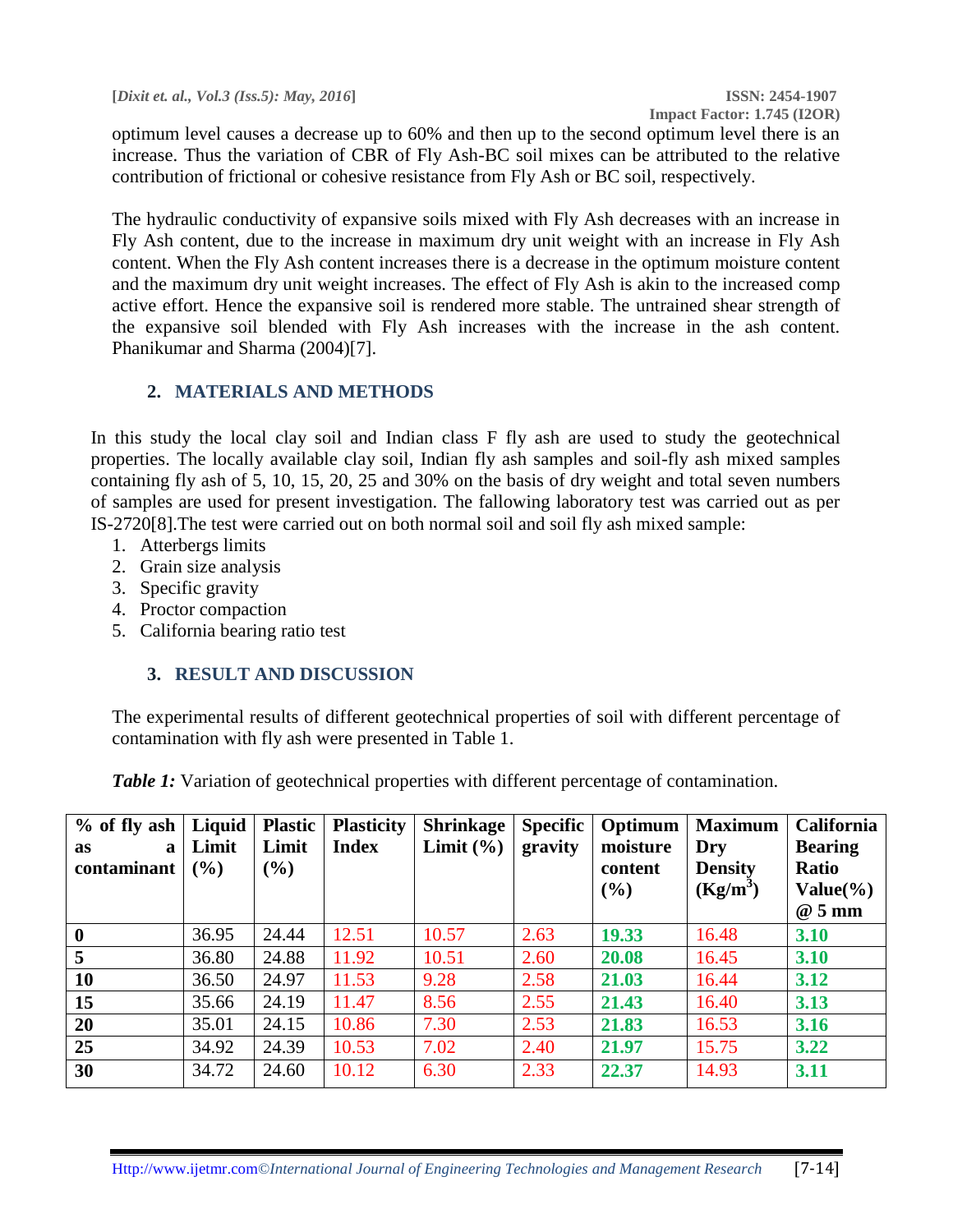Fig. 1 to Fig. 8 presented the variation of different geotechnical properties with respect to varying contamination percentage. Table.1 shows that liquid limit and plasticity index of the soil with increase in percentage contamination of fly ash decreasing(fig.1 and fig.3).



*Figure 1:* Variation of liquid limit with different percentage of fly ash contamination.



*Figure 2:* Variation of plastic limit with different percentage of fly ash contamination.



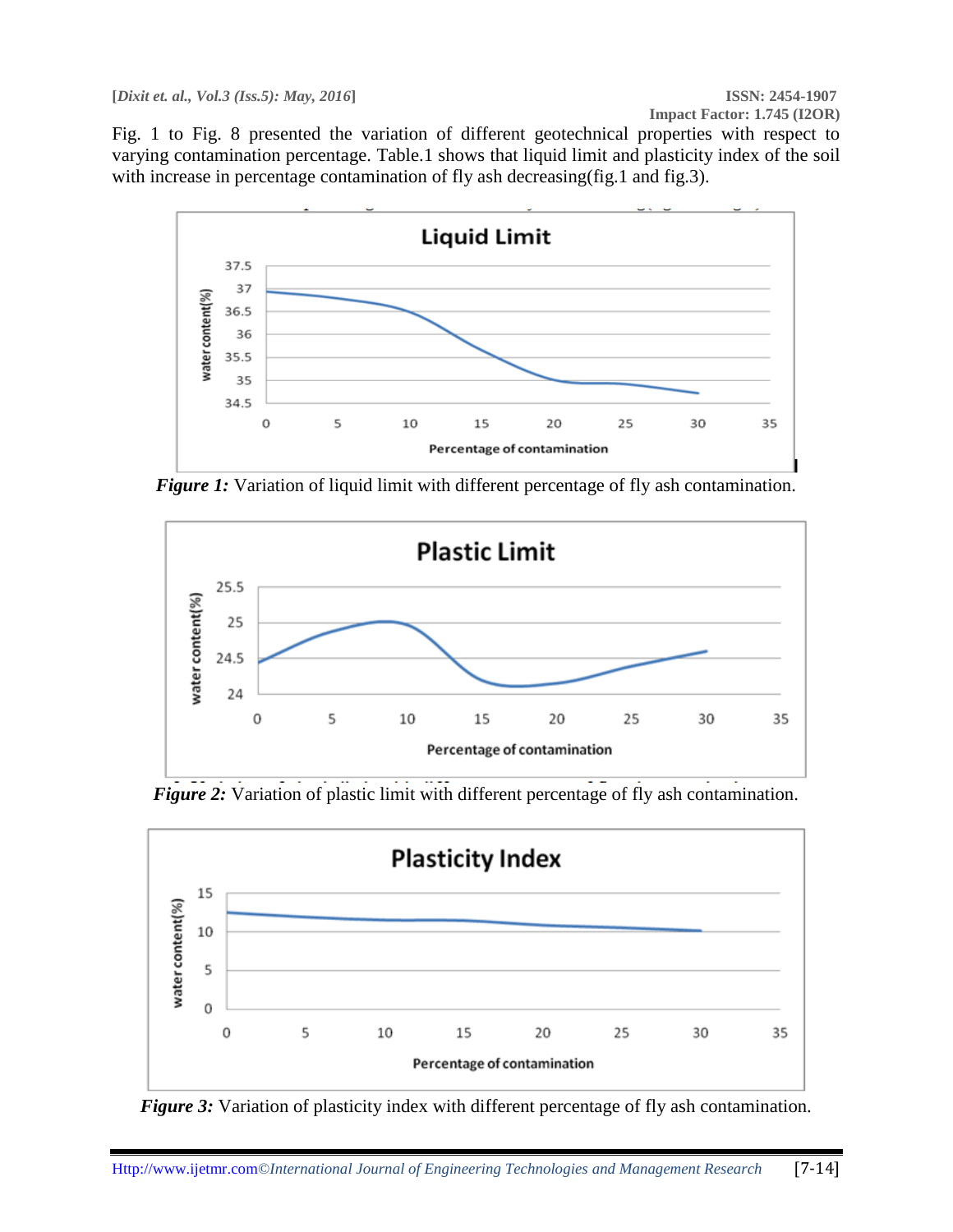

*Figure 4:* Indicates that shrinkage limit of soil was decreasing with increase of contaminant quantity.

Fig.4. Variation of shrinkage limit with different percentage of fly ash contamination.

 Discussion on shrinkage limit: With the increase of fly ash contents in mixed samples, the shrinkage values are decreased. The addition of non-shrinking and cohesion less fly ashes in local soil decrease the tendency of the mixed samples to shrink. The reductions in linear shrinkage may be due to the ingress of comparative less percentages of water which can be viewed from liquid limit values.



The specific gravity values were decreases as the fly ash content increases in the soil (fig.5).

*Figure 5:* Variation of specific gravity with different percentage of fly ash contamination.

 Discussion on specific gravity : Fly ash particles are hollow, thin walled cenosphere, having low weight than conventional soil, so in mixed samples the overall weight become less. The similar trend was observed for fly ash and bottom ash mixed samples (Kim et al. 2005)[9], for pond ash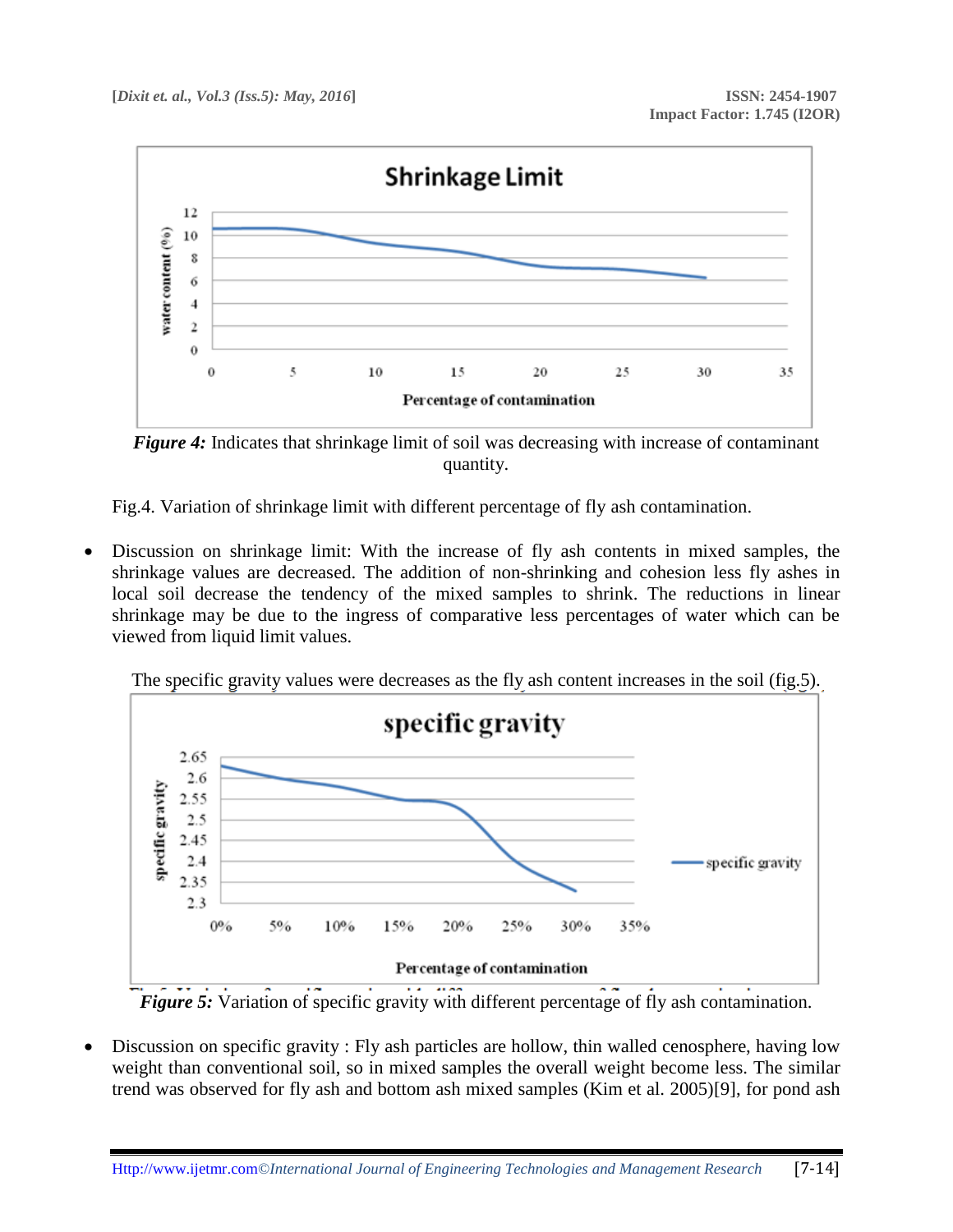was amended with locally available soil (Kumar 2004)[10] and for coal ashes as better alternative materials of construction (Prakash and Sridharan (2009)[11].

Compaction effort is one and only parameter that controls the compaction characteristics i.e. dry density and moisture content at optimum state. Moisture content and dry density relation from standard Proctor compaction tests for the local clay soil and soil-fly ash mixed sample are shown in table 1.



*Figure 6:* Variation of maximum dry density with different percentage of fly ash contamination.



*Figure 7:* Variation of optimum moisture content with different percentage of fly ash contamination.

 Discussion on optimum moisture content: The inclusion of low weight and coarser fly ashes in local soil can make the mixed samples comparatively coarser and decrease the overall weight. The significance of these changes depends upon the amount of ash added and the chemical composition of the clay minerals and ash. The decrease resulted from the flocculation and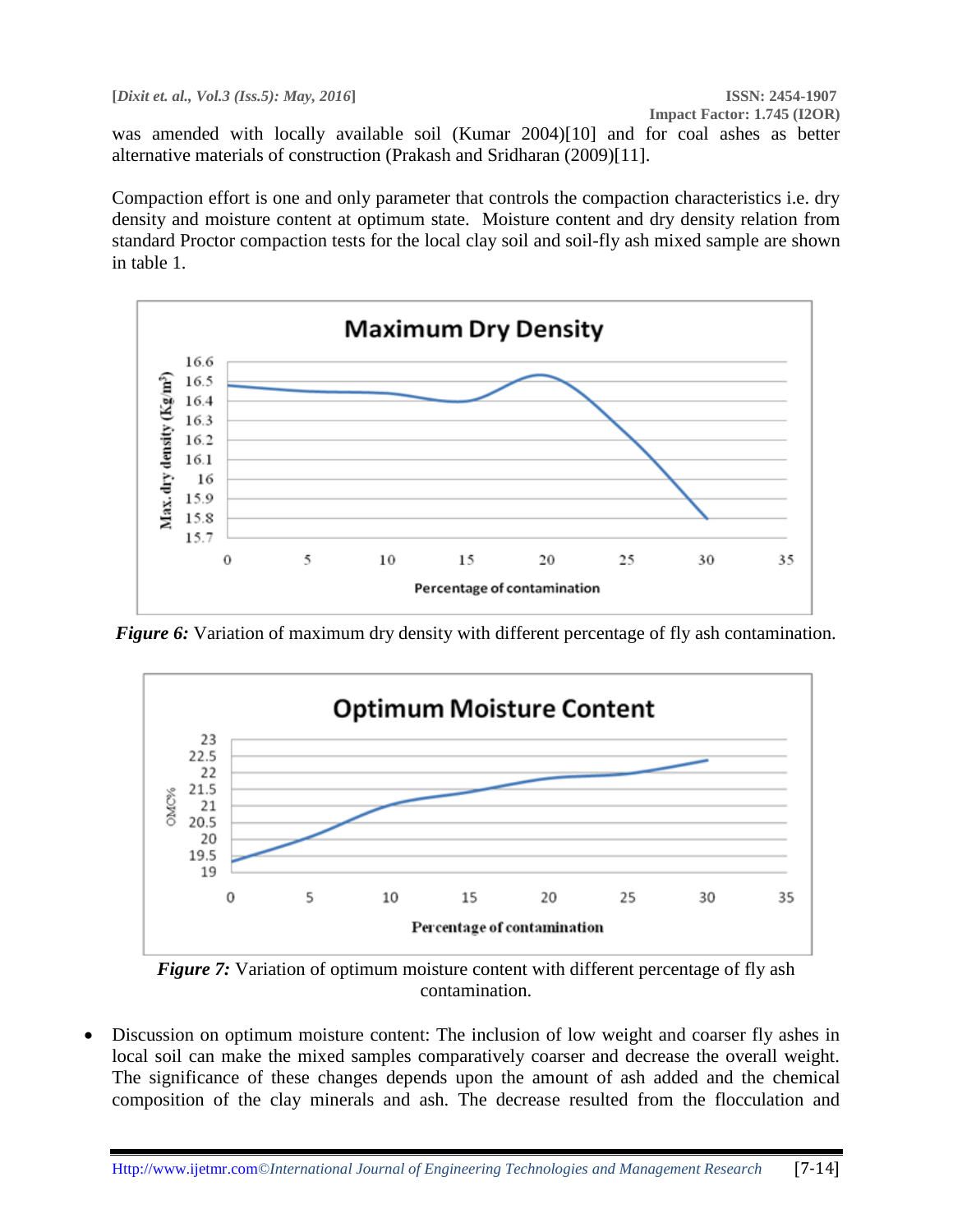agglomeration of clay particles in presence of sufficient water leading to increase in voids and corresponding decreases in dry densities. The reason for the increasing OMC may be attributable to the affinity of the soil-fly ash mixed samples for more water to complete the cat ion exchange reaction and with application of compaction effort the voids are occupied by more water. The Similar trend was observed by Osinubi (1998)[12] in case of compaction delays on lime-treated lateritic soil with compaction delay and no compaction delays. It was also observed similar result in application of silica fume for natural clay liners. The results show more conformity with the present trend when evaluated the efficiency of fly ash as an additive in improving the engineering characteristics of expansive soils, compaction characteristics of pond ash amended locally available soil.

CBR value is used as an index of soil strength and bearing capacity. This value is broadly used and applied in design of the base and sub base material the local soil CBR value for 5mm penetration is 3.10 % as the fly ash content increased the CBR value increases till 25% mix and then start decreasing. The decrease in CBR value after the 25% because the pore water filled in the flocks.



*Figure 8:* Variation of CBR (%) with different percentage of fly ash contamination.

### **4. CONCLUSIONS**

The following conclusions are made based on the above results and discussions.

- In general, decrease in values of specific gravity, plasticity index and shrinkage limit in the soil-fly ash mix samples irrespective of fly ash mix.
- With the increase of ash content in the soil-ash mix samples, MDD decreases and OMC increases irrespective of fly ash mix.
- With the increase of ash content in the soil-ash mix samples, CBR value increases at 25% it gives maximum value which is more suitable for road construction.
- 30% of fly ash contents or above in local clay soil-fly ash mixed sample, this material may be used as land filling and embankments in the field of geotechnical engineering construction.